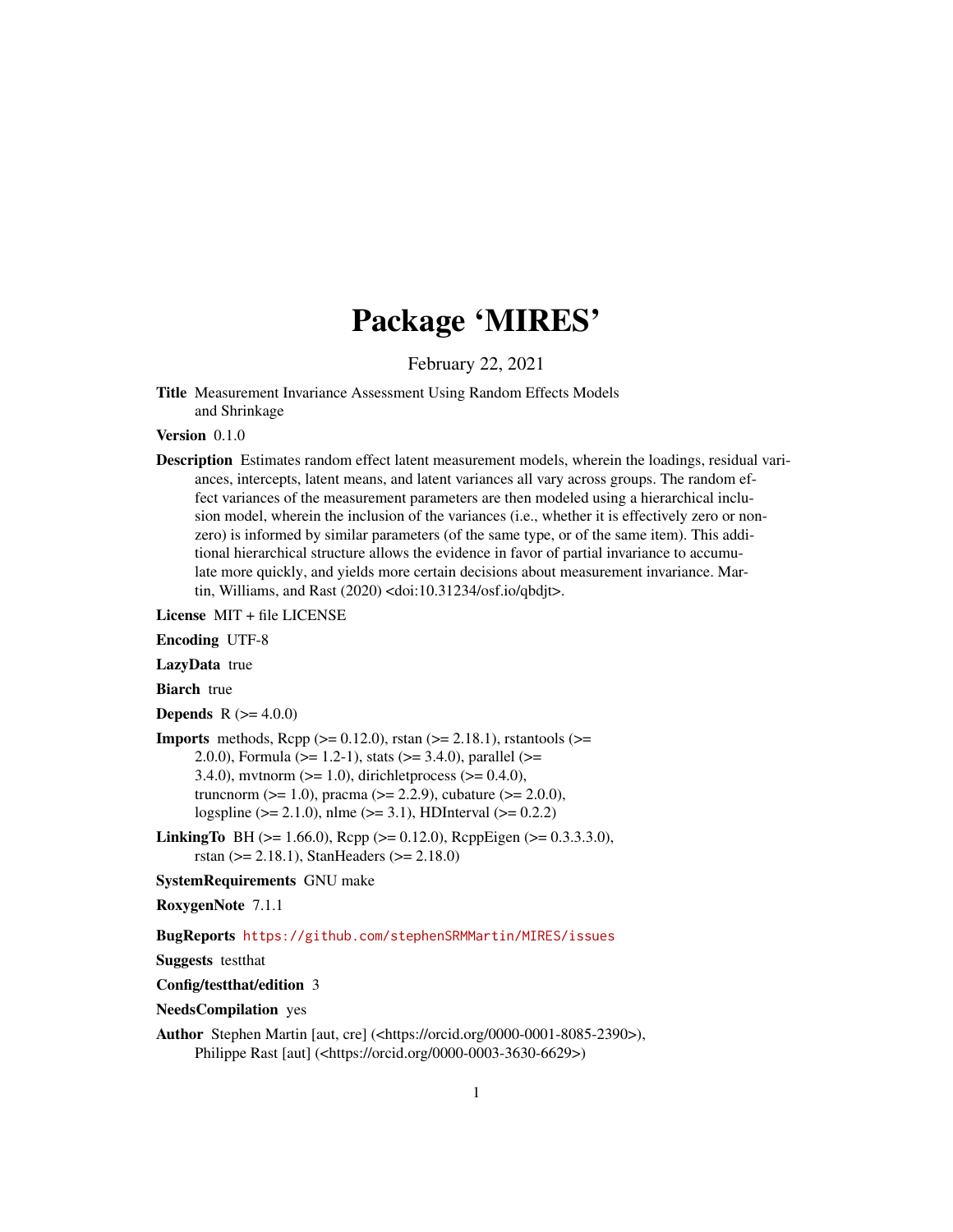<span id="page-1-0"></span>Maintainer Stephen Martin <stephenSRMMartin@gmail.com> Repository CRAN Date/Publication 2021-02-22 10:40:11 UTC

### R topics documented:

| Index | 12 |
|-------|----|

MIRES-package *The 'MIRES' package.*

#### Description

Estimates random effect latent measurement models, wherein the loadings, residual variances, intercepts, latent means, and latent variances all vary across groups. The random effect variances of the measurement parameters are then modeled using a hierarchical inclusion model, wherein the inclusion of the variances (i.e., whether it is effectively zero or non-zero) is informed by similar parameters (of the same type, or of the same item). This additional hierarchical structure allows the evidence in favor of partial invariance to accumulate more quickly, and yields more certain decisions about measurement invariance.

#### References

Stan Development Team (2020). RStan: the R interface to Stan. R package version 2.21.1. https://mc-stan.org

Martin, S. R., Williams, D. R., & Rast, P. (2019, June 18). Measurement Invariance Assessment with Bayesian Hierarchical Inclusion Modeling. <doi:10.31234/osf.io/qbdjt>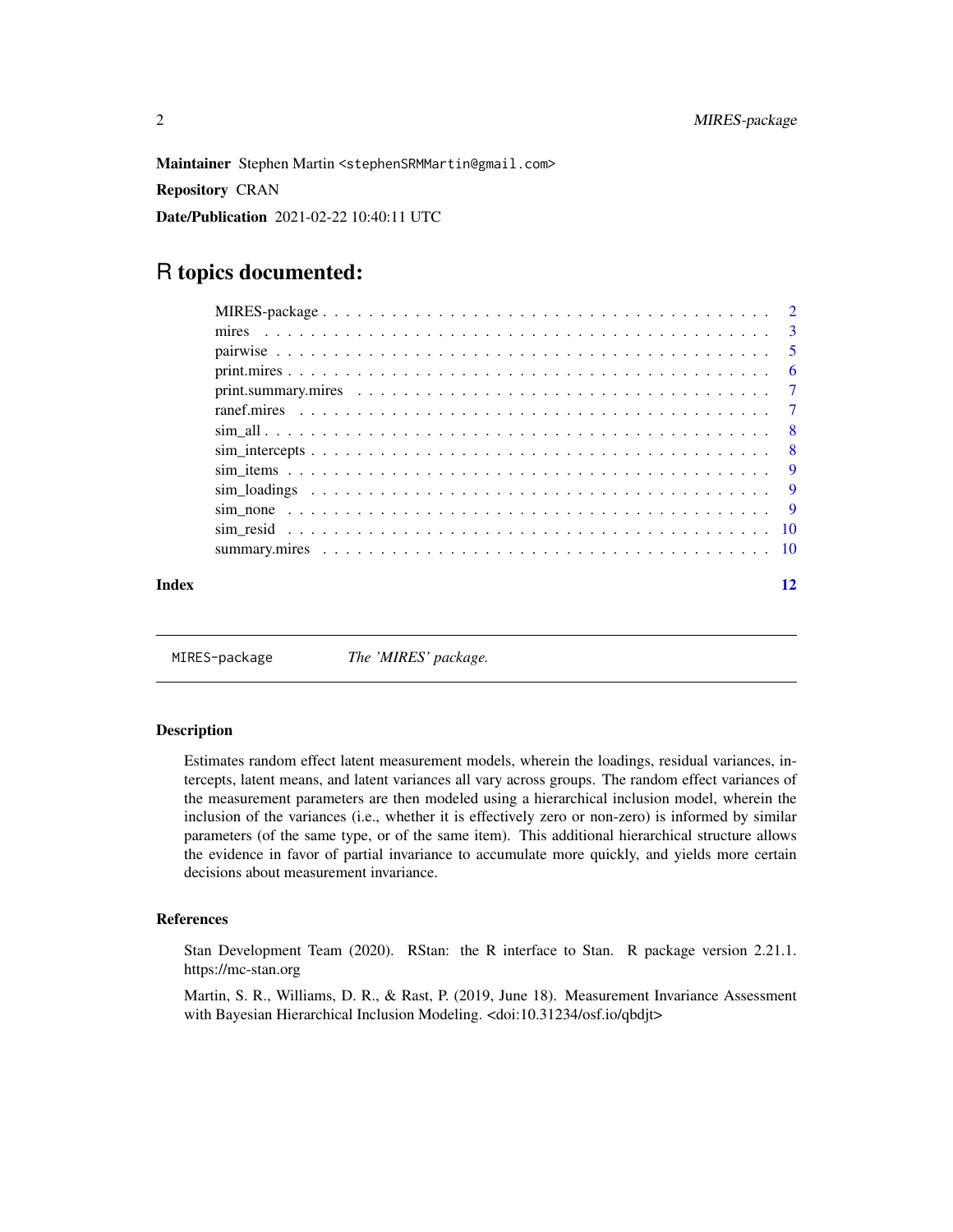<span id="page-2-0"></span>

#### Description

Fits mixed effects measurement models for measurement invariance assessment.

#### Usage

```
mires(
  formula,
  group,
  data,
  inclusion_model = c("dependent", "independent"),
  identification = c("sum_to_zero", "hierarchical"),
  save_scores = FALSE,
  prior_only = FALSE,
  prior = c(0, 0.25),
  ...
)
```
#### Arguments

| formula         | Formula. LHS is the factor name, and RHS contains indicators.                                                                                                                                                                                                                                                                                                                  |
|-----------------|--------------------------------------------------------------------------------------------------------------------------------------------------------------------------------------------------------------------------------------------------------------------------------------------------------------------------------------------------------------------------------|
| group           | Grouping variable (symbol). Grouping variable over which to assess invariance.                                                                                                                                                                                                                                                                                                 |
| data            | data.frame. Must contain the indicators specified in formula, and the grouping<br>variable.                                                                                                                                                                                                                                                                                    |
| inclusion_model |                                                                                                                                                                                                                                                                                                                                                                                |
|                 | String (Default: dependent). If dependent, then the regularization of RE-SDs are<br>dependent (See Details). If independent, then regularization is per-parameter.<br>This is useful for comparing a dependent inclusion model to a non-dependent<br>inclusion model. Note that adaptive regularization occurs regardless (until a<br>non-regularized version is implemented). |
| identification  | String (Default: sum_to_zero). If hierarchical, then latent means and (log)<br>SDs are identified as zero-centered random effects. If sum_to_zero, then la-<br>tent means are identified by a sum-to-zero constraint, and (log) latent SDs are<br>identified by a sum-to-zero constraint.                                                                                      |
| save_scores     | Logical (Default: FALSE). If TRUE, latent scores for each observation are esti-<br>mated. If FALSE (Default), latent scores are marginalized out; this can result in<br>more efficient sampling and faster fits, due to the drastic reduction in estimated<br>parameters. Note that the random effects for each group are always estimated,<br>and are not marginalized out.   |
| prior_only      | Logical (Default: FALSE). If TRUE, samples are drawn from the prior.                                                                                                                                                                                                                                                                                                           |
| prior           | Numeric vector (Default: $c(0, .25)$ ). The location and scale parameters for the<br>hierarchical inclusion model.                                                                                                                                                                                                                                                             |
| $\cdots$        | Further arguments to sampling.                                                                                                                                                                                                                                                                                                                                                 |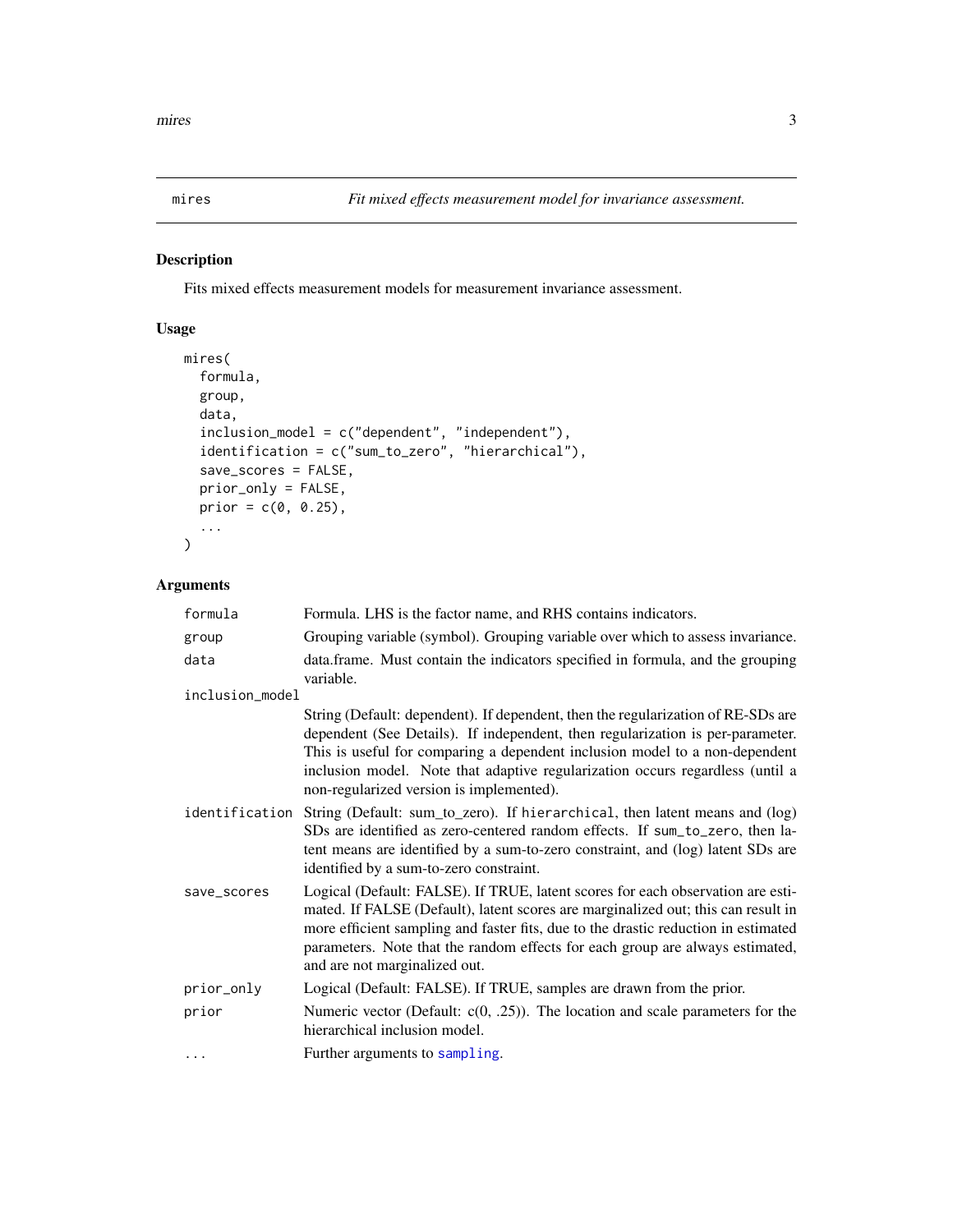#### Details

MIRES stands for Measurement Invariance assessment with Random Effects and Shrinkage. Unlike other measurement invariance approaches, the MIRES model assumes all measurement model parameters (loadings, residual SDs, and intercepts) can randomly vary across groups — It is a mixed effects model on all parameters. Unlike most mixed effects models, the random effect variances are themselves also hierarchically modeled from a half-normal distribution with location zero, and a scaling parameter. This scaling parameter allows for rapid shrinkage of variance toward zero (invariance), while allowing variance if deemed necessary (non-invariance).

The scaling parameter (an estimated quantity) controls whether the RE variance is effectively zero (invariant) or not (non-invariant). Therefore, the random effect variances are regularized. When inclusion\_model is dependent (Default), the scaling parameters are hierarchically modeled. By doing so, the invariance or non-invariance of a parameter is informed by other parameters with shared characteristics. Currently, we assume that each parameter informs the invariance of other similar parameters (presence of variance in some loadings increases the probability of variance in other loadings), and of similar items (non-invariance of item j parameters informs other parameters for item j). This approach increases the information available about presence or absence of invariance, allowing for more certain decisions.

The "Hierarchical inclusion model" on the random effect variance manifests as a hierarchical prior. When a dependent inclusion model is specified, then the hierarchical prior on random effect SDs is:

$$
p(\sigma_p | \exp(\tau)) = \mathcal{N}^+(\sigma_p | 0, \exp(\tau))
$$

$$
\tau = \tau_c + \tau_{param} + \tau_{item} + \tau_p
$$

$$
\tau_* \sim \mathcal{N}(\mu_h, \sigma_h)
$$

Therefore, the regularization of each RE-SD is shared between all RE-SDs (tau\_c), all RE-SDs of the same parameter type (tau\_param), and all RE-SDs of the same item (tau\_item).

When an independent inclusion model is specified (inclusion\_model is "independent"), only the independent regularization term  $\tau_p$  is included. The prior is then scaled so that the marginal prior on each  $p(\sigma_p)$  remains the same. In this case, RE-SDs cannot share regularization intensities between one another.

The inclusion model hyper parameters (mu\_h, sigma\_h) can be specified, but we recommend the default as a relatively sane, but weakly informative prior.

#### Value

mires object.

#### Author(s)

Stephen R. Martin

#### **References**

Stan Development Team (2020). RStan: the R interface to Stan. R package version 2.21.1. https://mc-stan.org

Martin, S. R., Williams, D. R., & Rast, P. (2019, June 18). Measurement Invariance Assessment with Bayesian Hierarchical Inclusion Modeling. <doi:10.31234/osf.io/qbdjt>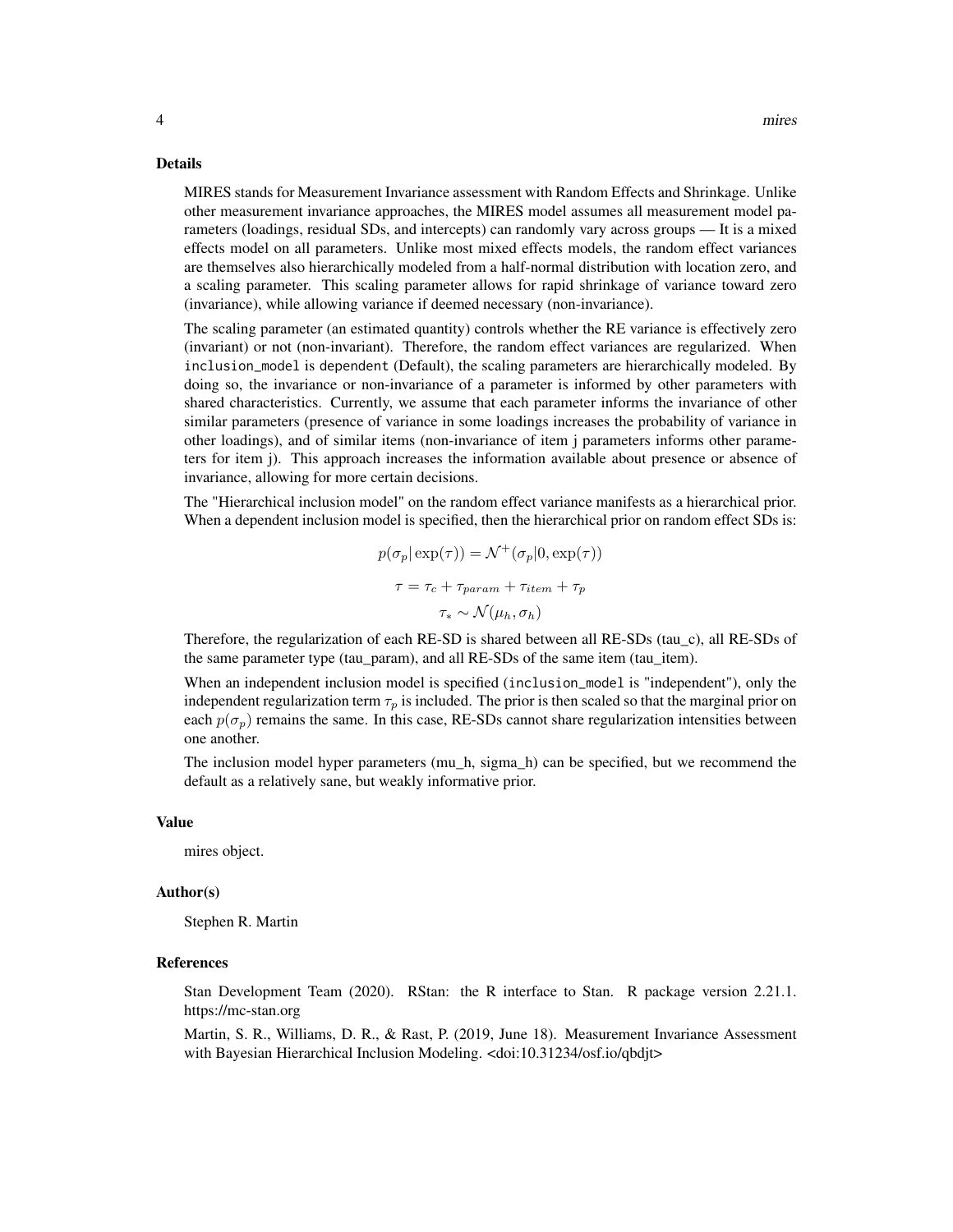#### <span id="page-4-0"></span>pairwise 50 and 50 and 50 and 50 and 50 and 50 and 50 and 50 and 50 and 50 and 50 and 50 and 50 and 50 and 50 and 50 and 50 and 50 and 50 and 50 and 50 and 50 and 50 and 50 and 50 and 50 and 50 and 50 and 50 and 50 and 50

#### Examples

```
data(sim_loadings) # Load simulated data set
head(sim_loadings) # 8 indicators, grouping variable is called "group"
# Fit MIRES to simulated data example.
# Assume factor name is, e.g., agreeableness.
fit <- mires(agreeableness \sim x_1 + x_2 + x_3 + x_4 + x_5 + x_6 + x_7 + x_8,
             group = group,data = sim_loadings, chains = 2, cores = 2)
# Summarize fit
summary(fit)
# Compare all groups' loadings:
pairwise(fit, param = "lambda")
# Compare groups "2" and "3" only:
pairwise(fit, param = "lambda", groups = c("2", "3"))
# Get random effects:
fit_ranefs <- ranef(fit)
# Look at random effects of loadings:
fit_ranefs$lambda
```
pairwise *Pairwise comparisons of random parameters.*

#### Description

Compute pairwise differences in group-specific measurement parameters.

#### Usage

```
pairwise(
  mires,
  param = c("lambda", "resid", "nu"),
  prob = 0.95,less_{\text{than}} = 0.1,
  groups = NULL,
  ...
\mathcal{L}
```
#### Arguments

| mires | mires object.                                                                  |
|-------|--------------------------------------------------------------------------------|
| param | Character. One of lambda (loadings), resid (residual standard deviation on the |
|       | log scale), or nu (intercepts).                                                |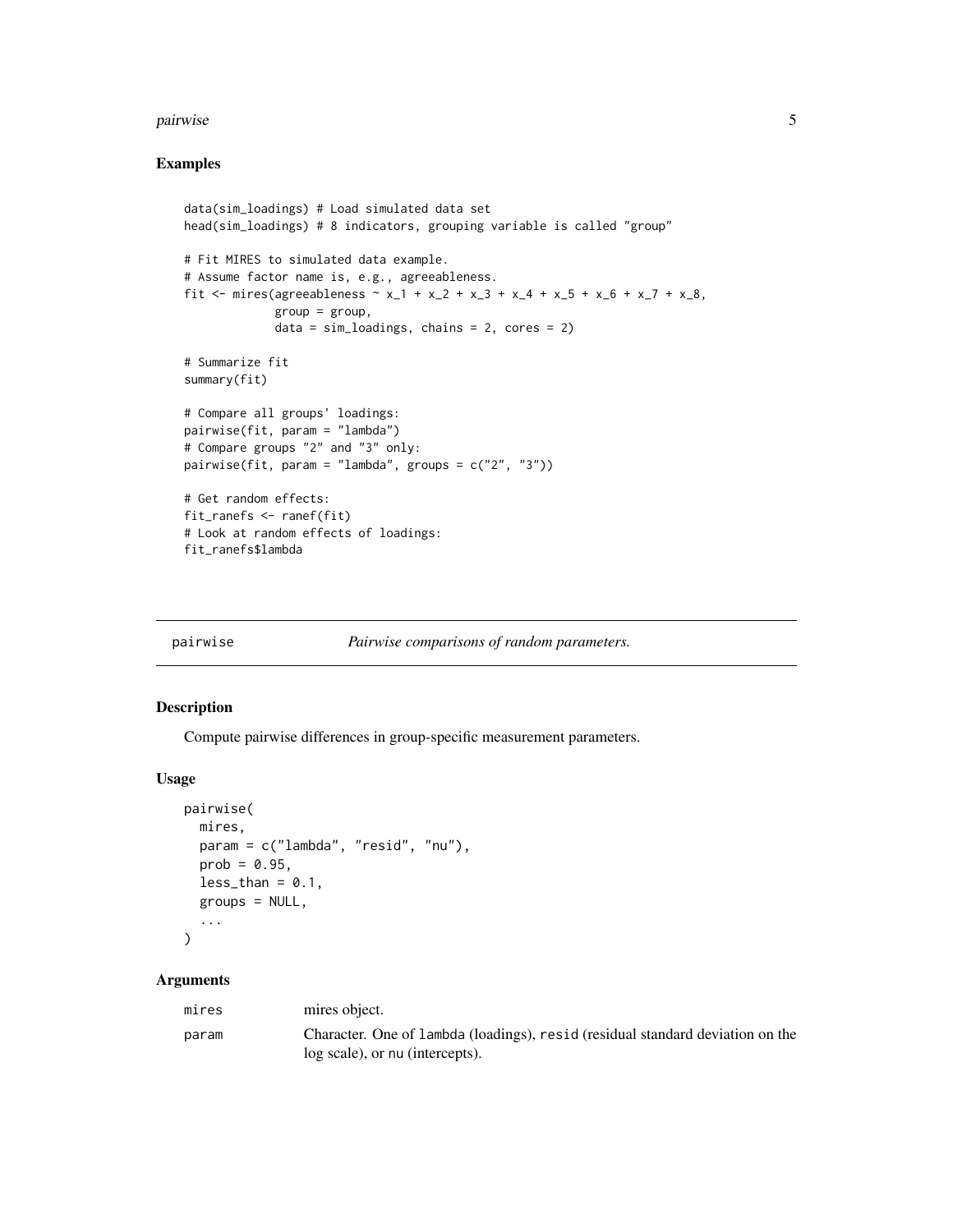<span id="page-5-0"></span>

| prob      | Numeric (0-1). Probability mass contained within the highest density interval.                                |
|-----------|---------------------------------------------------------------------------------------------------------------|
| less_than | Numeric (Default: .1; positive). Value at which to assess Pr(ldifference <<br>$less than D).$                 |
| groups    | Character vector (Optional). If specified, will only compute pairwise differences<br>of the specified groups. |
| $\ddotsc$ | Not used.                                                                                                     |

#### Details

For a specified set of parameters, this computes all pairwise differences in the random effects across the posterior. Specifically, this computes the posterior differences of groups' parameters, for all parameters. This is useful for comparing groups' estimates under non-invariance.

#### Value

Data frame.

#### Author(s)

Stephen Martin

print.mires *Print function for mires objects.*

### Description

Print function for mires objects.

#### Usage

## S3 method for class 'mires'  $print(x, \ldots)$ 

#### Arguments

| x | mires object. |
|---|---------------|
| . | Not used.     |

#### Value

x (Invisibly)

#### Author(s)

Stephen R. Martin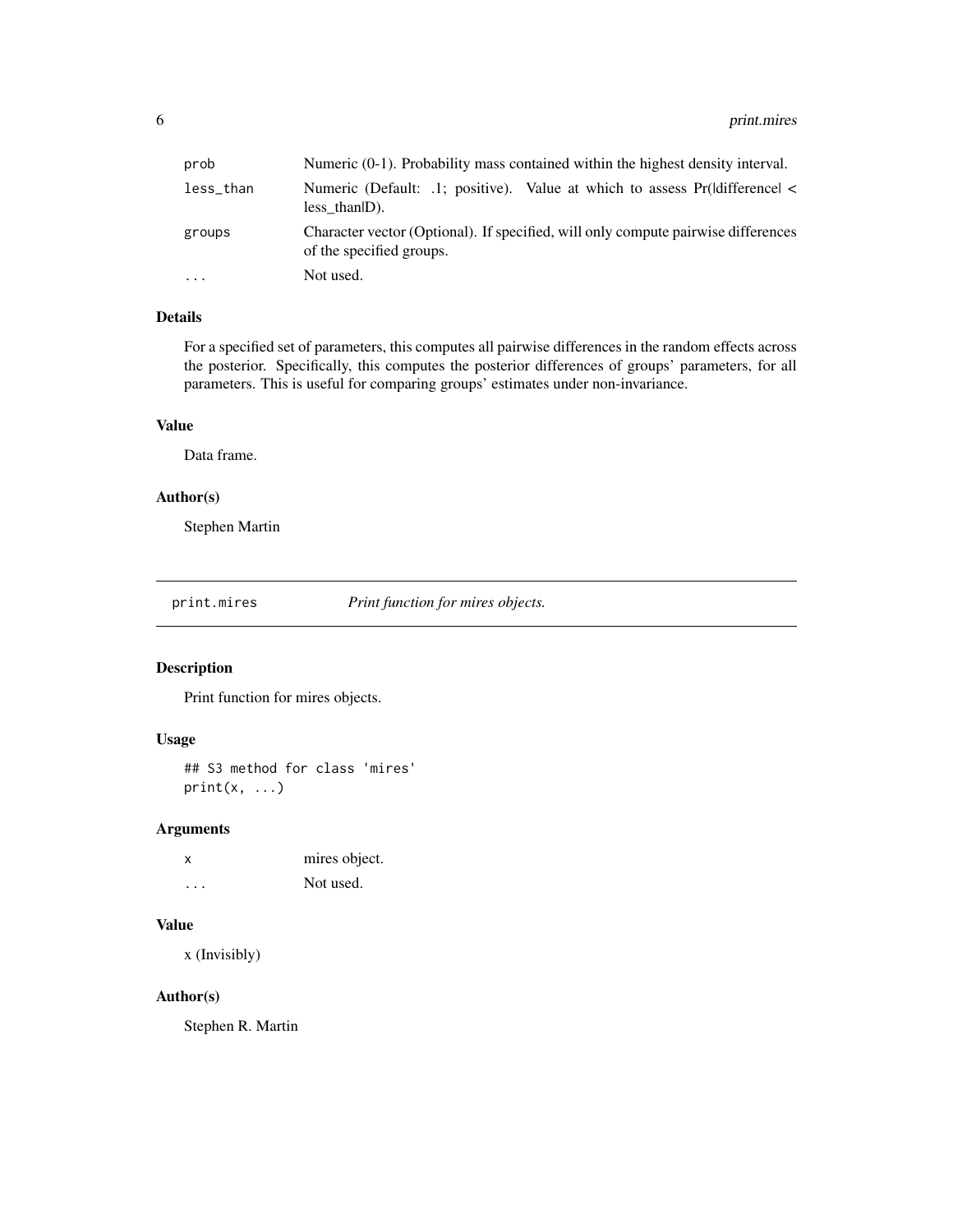<span id="page-6-0"></span>print.summary.mires *Print method for MIRES summary objects.*

#### Description

Print method for MIRES summary objects.

#### Usage

## S3 method for class 'summary.mires'  $print(x, \ldots)$ 

#### Arguments

|          | summary mires object. |
|----------|-----------------------|
| $\cdots$ | Not used.             |

#### Value

x (Invisibly)

#### Author(s)

Stephen Martin

ranef.mires *Extract random effects of each group from MIRES model.*

#### Description

Extract random effects of each group from MIRES model.

#### Usage

```
## S3 method for class 'mires'
ranef(object, prob = 0.95, ...)
```
#### Arguments

| object                  | mires object.                                                                                    |
|-------------------------|--------------------------------------------------------------------------------------------------|
| prob                    | Numeric (Default: .95). Amount of probability mass to contain within the cred-<br>ible interval. |
| $\cdot$ $\cdot$ $\cdot$ | Not used.                                                                                        |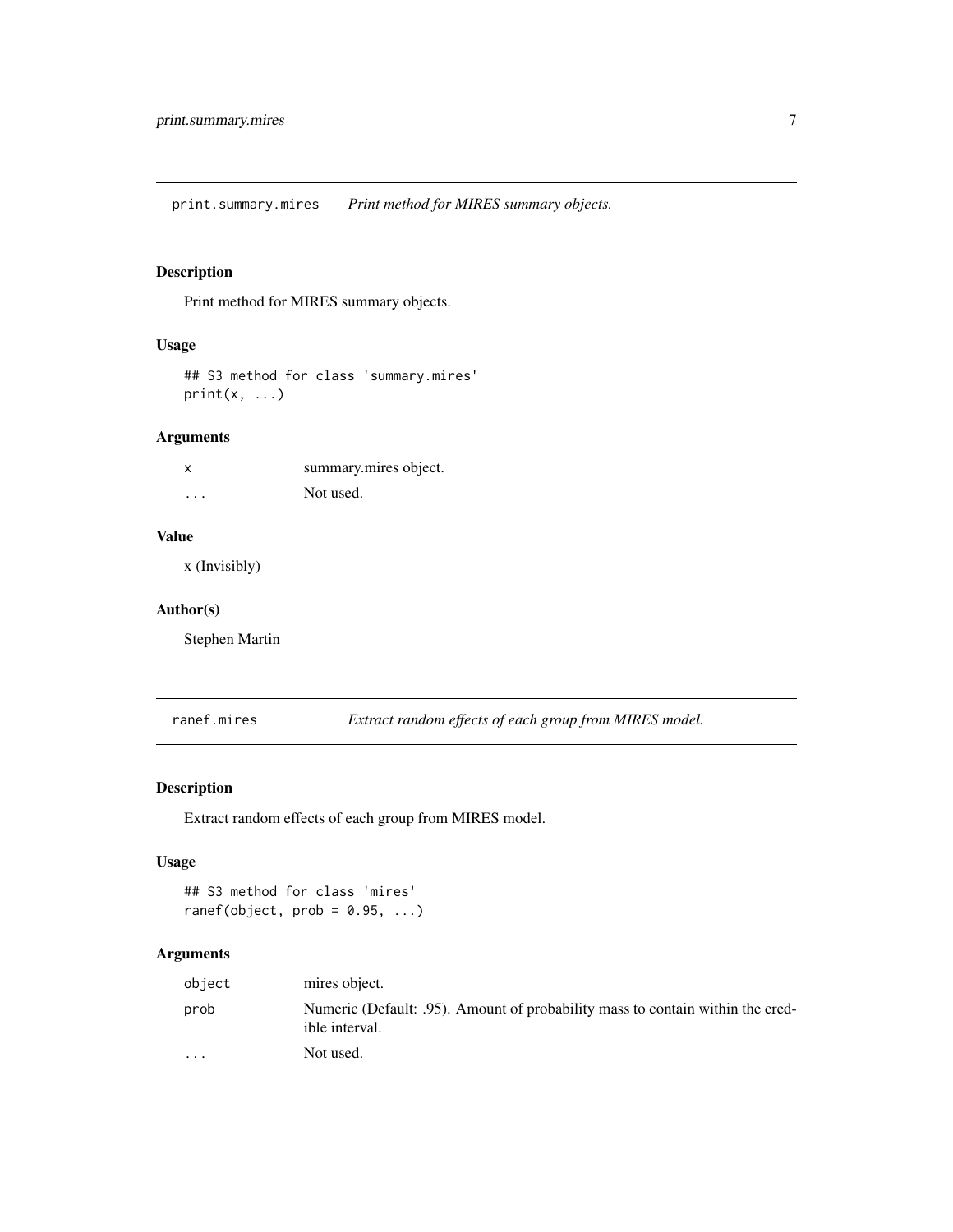#### <span id="page-7-0"></span>Value

List containing summaries of lambda, (log) residual SDs, nu, latent mean, and (log) latent SD random effects.

#### Author(s)

Stephen R Martin

sim\_all *Simulated data: All parameters vary (Full non-invariance)*

#### Description

Simulated data: All parameters vary (Full non-invariance)

#### Usage

sim\_all

#### Format

A simulated dataset containing eight indicators for one factor, and one grouping variable.

sim\_intercepts *Simulated data: Intercepts vary*

#### Description

Simulated data: Intercepts vary

#### Usage

sim\_intercepts

#### Format

A simulated dataset containing eight indicators for one factor, and one grouping variable.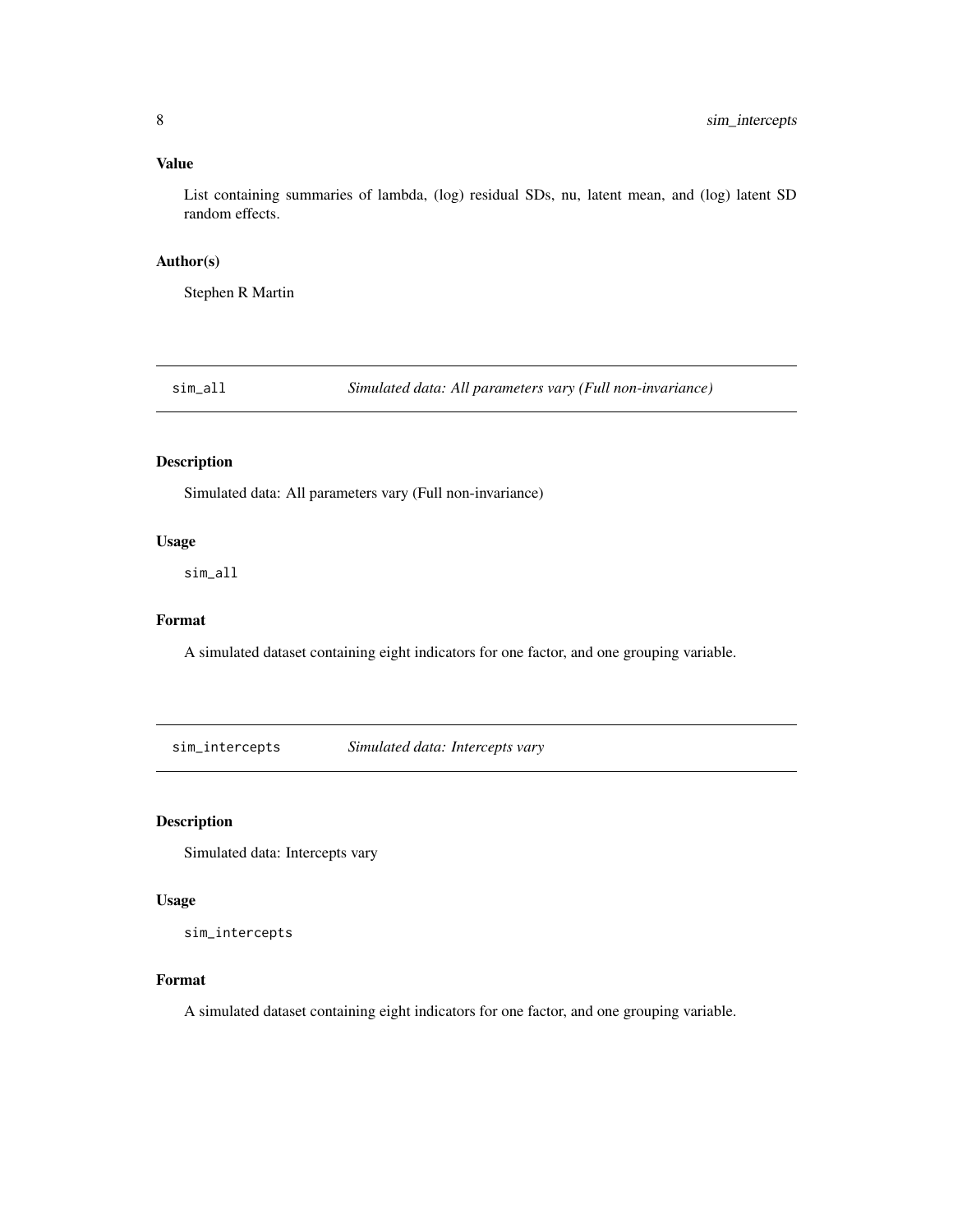<span id="page-8-0"></span>

#### Description

Simulated data: Half the items are non-invariant.

#### Usage

sim\_items

### Format

A simulated dataset containing eight indicators for one factor, and one grouping variable.

sim\_loadings *Simulated data: Loadings vary*

#### Description

Simulated data: Loadings vary

#### Usage

sim\_loadings

#### Format

A simulated dataset containing eight indicators for one factor, and one grouping variable.

sim\_none *Simulated data: No variance (Full invariance)*

#### Description

Simulated data: No variance (Full invariance)

#### Usage

sim\_none

#### Format

A simulated dataset containing eight indicators for one factor, and one grouping variable.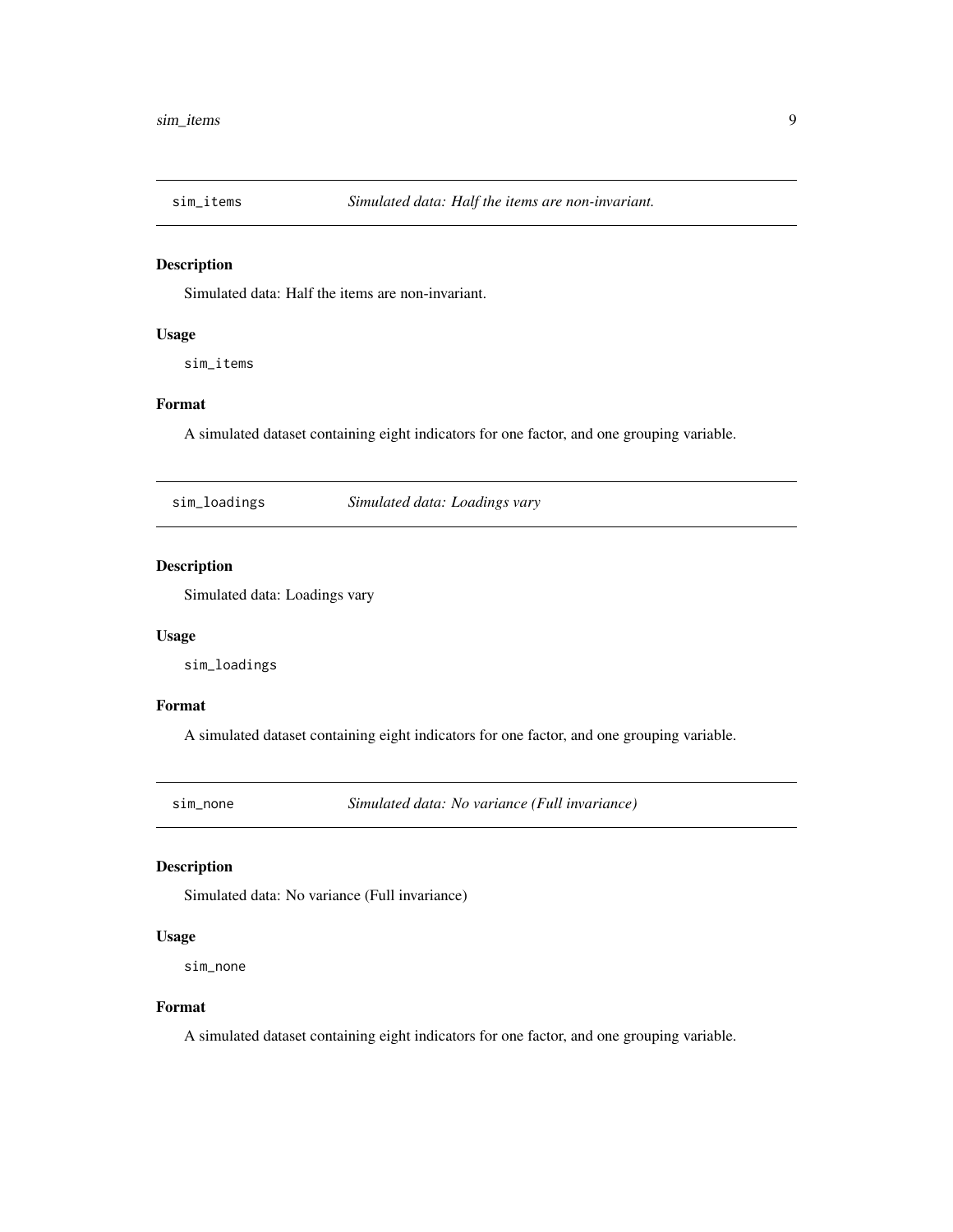<span id="page-9-0"></span>

#### Description

Simulated data: Residual variances vary

#### Usage

sim\_resid

#### Format

A simulated dataset containing eight indicators for one factor, and one grouping variable.

summary.mires *Summary method for mires object.*

#### Description

Computes summaries for MIRES objects.

#### Usage

```
## S3 method for class 'mires'
summary(object, prob = 0.95, less_than = 0.1, ...)
```
#### Arguments

| object    | mires object.                                                                                                |
|-----------|--------------------------------------------------------------------------------------------------------------|
| prob      | Numeric (Default $= .95$ ). Probability mass to be contained in the highest poste-<br>rior density interval. |
| less_than | Numeric (Default: .1; positive). Value at which to assess $Pr(SD < less than   D)$ .                         |
| .         | Not used.                                                                                                    |

#### Details

Computes summary tables for fixed measurement parameters (loadings, residual SDs, and intercepts) and random effect standard deviations (resd). The printed output includes the posterior mean, median, SD, and .95 (Default) highest density intervals. HDIs were chosen instead of quantile intervals because the random effect SDs can be on the boundary of zero if invariance is plausible. Additionally, other columns exist to help aid decisions about invariance:

**BF01** Bayes factor of invariance (Variance = 0) to non-invariance (Variance > 0)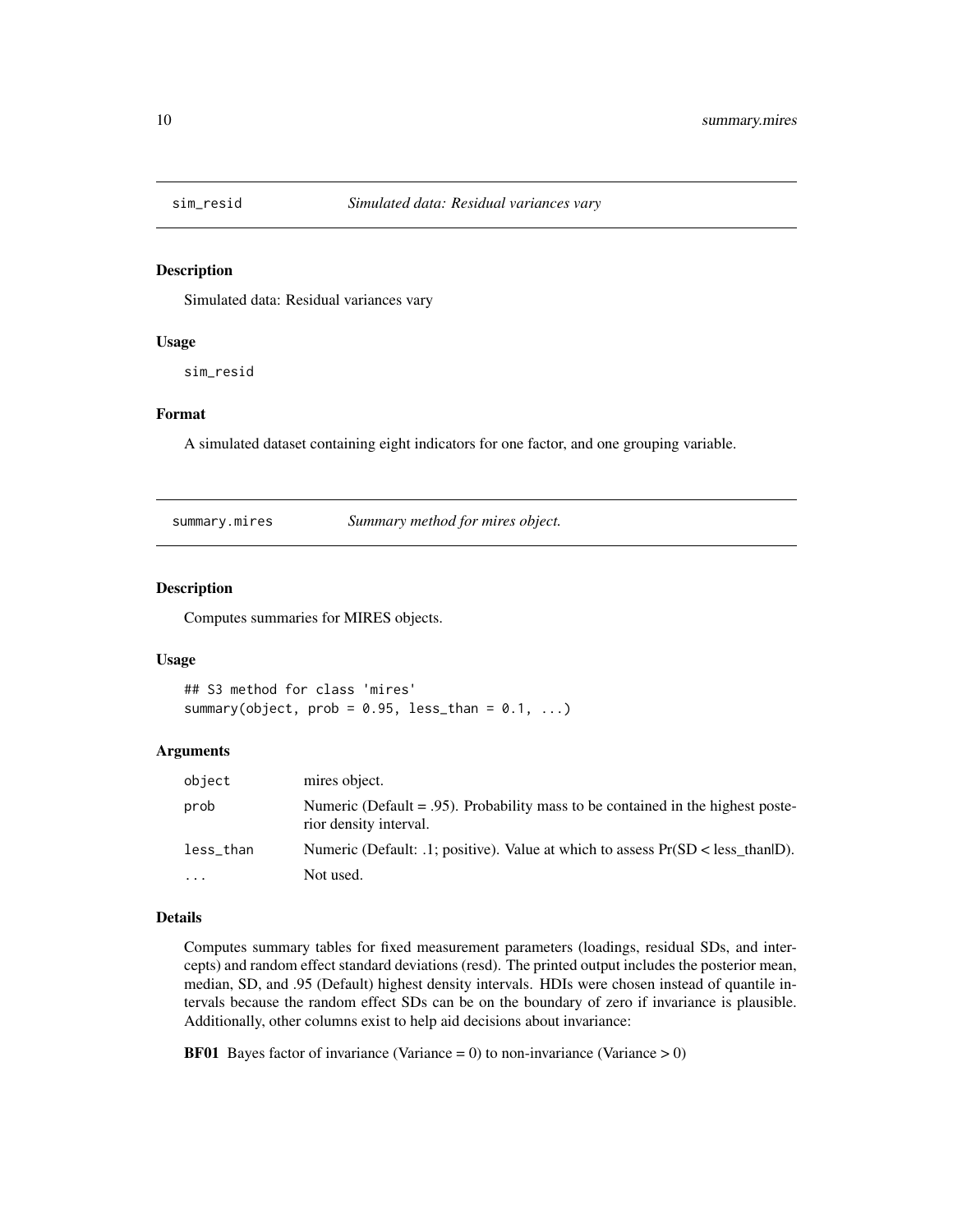- **BF10** Bayes factor of non-invariance (Variance  $> 0$ ) to invariance (Variance  $= 0$ ). The inverse of BF01 for convenience
- Pr(SD <= less\_than) The posterior probability that the random effect SD is less than less\_than (Default: .1). Set less\_than to a value below which you would consider the variance to be effectively ignorable.
- BF(SD <= less\_than) The Bayes Factor comparing effectively-invariant (SD < less\_than) to non-invariant (SD > less\_than). Set less\_than to a value below which you would consider variance to be effectively ignorable. This uses the encompassing prior approach.

#### Value

summary.mires object. List of meta data and summary. Summary is list of summary tables for all fixed effects parameters.

#### Author(s)

Stephen R. Martin